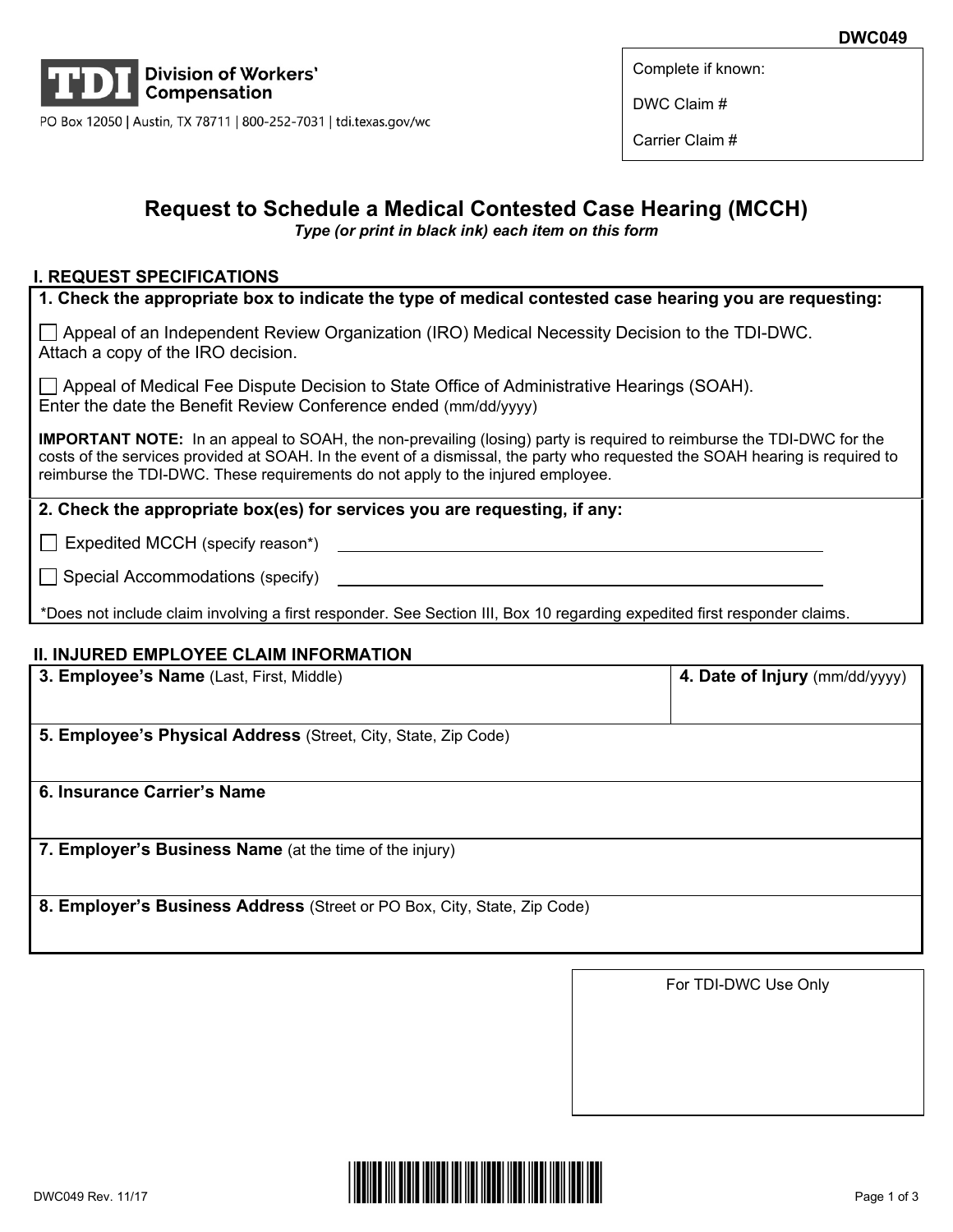| 9. Check the appropriate box:<br>□ Injured Employee □ Health Care Provider □ Subclaimant □ Pharmacy Processing Agent<br>□ Insurance Carrier □ Attorney for                                                                                                   |  |  |  |
|--------------------------------------------------------------------------------------------------------------------------------------------------------------------------------------------------------------------------------------------------------------|--|--|--|
|                                                                                                                                                                                                                                                              |  |  |  |
|                                                                                                                                                                                                                                                              |  |  |  |
|                                                                                                                                                                                                                                                              |  |  |  |
| 10. Provide the following information:                                                                                                                                                                                                                       |  |  |  |
| Is the injured employee a first responder, as defined in Texas Labor Code §504.055, who sustained a serious bodily<br>injury*? □Yes<br>$\Box$ No                                                                                                             |  |  |  |
| If yes, TDI-DWC will expedite an MCCH as follows:<br>Medical Fee Dispute: MCCH will be expedited only if the requester is the injured employee.<br>$\bullet$<br>Medical Necessity Dispute: MCCH will be expedited regardless of requester type.<br>$\bullet$ |  |  |  |
| *bodily injury that creates a substantial risk of death or that causes death, serious permanent disfigurement, or protracted<br>loss or impairment of the function of any bodily member or organ                                                             |  |  |  |
| 11. If injured employee is checked in Box 9, is the employee assisted by the Office of Injured Employee<br><b>Counsel (OIEC)?</b> Yes No                                                                                                                     |  |  |  |
| 12. Requester's Mailing Address (Street or PO Box, City, State, Zip Code)                                                                                                                                                                                    |  |  |  |
| 14. Phone Number<br>13. Requester's Printed Name/Title                                                                                                                                                                                                       |  |  |  |
| 15. Requester's Signature<br>16. Date of Signature (mm/dd/yyyy)                                                                                                                                                                                              |  |  |  |

**Note:** With few exceptions, on your request, you are entitled to:

- be informed about the information DWC collects about you.
- receive and review the information (Government Code Sections 552.021 and 552.023); and
- have DWC correct information that is incorrect (Government Code Section 559.004).

For more information, contact **DWCLegalServices@tdi.texas.gov** or refer to the Corrections Procedure section at www.tdi.texas.gov/commissioner/legal/lccorprc.html

|                          | For TDI-DWC Use |
|--------------------------|-----------------|
| Employee's Name:         |                 |
| <b>DWC Claim Number:</b> |                 |
|                          |                 |
|                          |                 |



Only